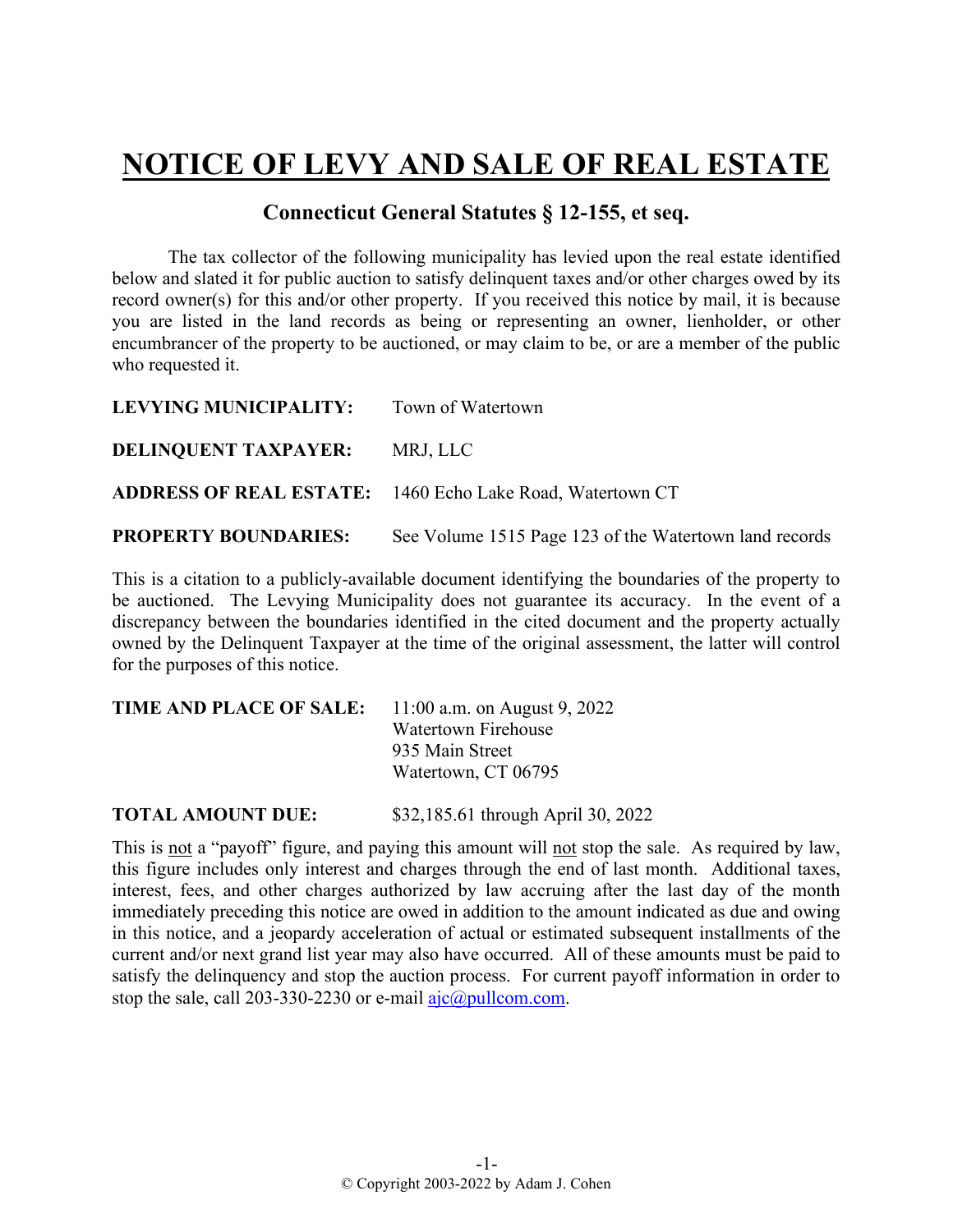**SURVIVING ENCUMBRANCES:** This property will be sold "free and clear" to the winning bidder subject only to: (1) taxes and water/sewer charges laid by the levying municipality which were not yet due and payable at the time of the levy, which is the date accompanying the signature on the first notice of this sale filed in the land records, except as are recovered from the sale; (2) the accrued taxes and water/sewer charges of any other governmental authority against this property; (3) any federal lien recorded until 30 days before the date which is six months after the auction date, except as extinguished pursuant to federal law; (4) easements, covenants and restrictions in favor of other parcels of land predating the time of the levy; (5) solely to the extent any of the delinquencies identified above was assessed on property other than the property to be sold, all encumbrances perfected before this notice was recorded; (6) interests exempt from levy and sale under the Constitution and laws of the United States; (7) the interest of any person or such person's predecessors in title for whom notice of the sale was not sent as required by law, and who had a right to such notice, and who did not in fact know of it within six months thereafter; (8) any monetary encumbrance recorded between May 17, 2022 and the date the first notice of this sale was filed in the land records, unless its holder is notified of the tax sale as required by law or in fact knew of it within six months thereafter; (9) any other interest not foreclosed by this tax sale procedure under state law; and (10) the effect of any federal, state, or local law and the restrictions and conditions in the tax sale notices and announced at the auction.

**PERSONS TO WHOM THIS NOTICE IS SENT:** The following persons are, or may claim to be, or may represent, the known holders of choate interests which will be affected by the sale. Absent payment in full before the auction or valid redemption within six months thereafter, the respective titles, mortgages, liens, restraints on alienation, and other encumbrances in this property in favor of all persons with actual or constructive notice thereof shall be extinguished.

| MRJ, LLC                                | MRJ, LLC                              |
|-----------------------------------------|---------------------------------------|
| 72 Westwood Drive                       | 1460 Echo Lake Road                   |
| Middlebury, CT 06762                    | Watertown, CT 06795                   |
|                                         | Attn: Robert D. Cura, Jr., Reg. Agent |
|                                         |                                       |
| C and W Holdings, LLC                   | Sherman Cooper d/b/a                  |
| $a/k/a$ C & W Holdings, LLC             | Fairbank Mortgage Company             |
| 150 Prospect Street                     | 201 Sunnyside Avenue                  |
| Waterbury, CT 0606710                   | Waterbury, CT 06708                   |
| Attn: John M. Wabiszczewicz, Reg. Agent | Attn: Craig Cooper, Reg. Agent        |
|                                         |                                       |
| People's United Bank, N.A.              | Sega Ready Mix, Inc.                  |
| Legal Processing Services, 5th Floor    | 519 Danbury Road                      |
| 850 Main Street                         | New Milford, CT 06776                 |
| Bridgeport, CT 06604                    | Attn: Kenneth W. Merz, Reg. Agent     |
| successor to People's Bank              |                                       |